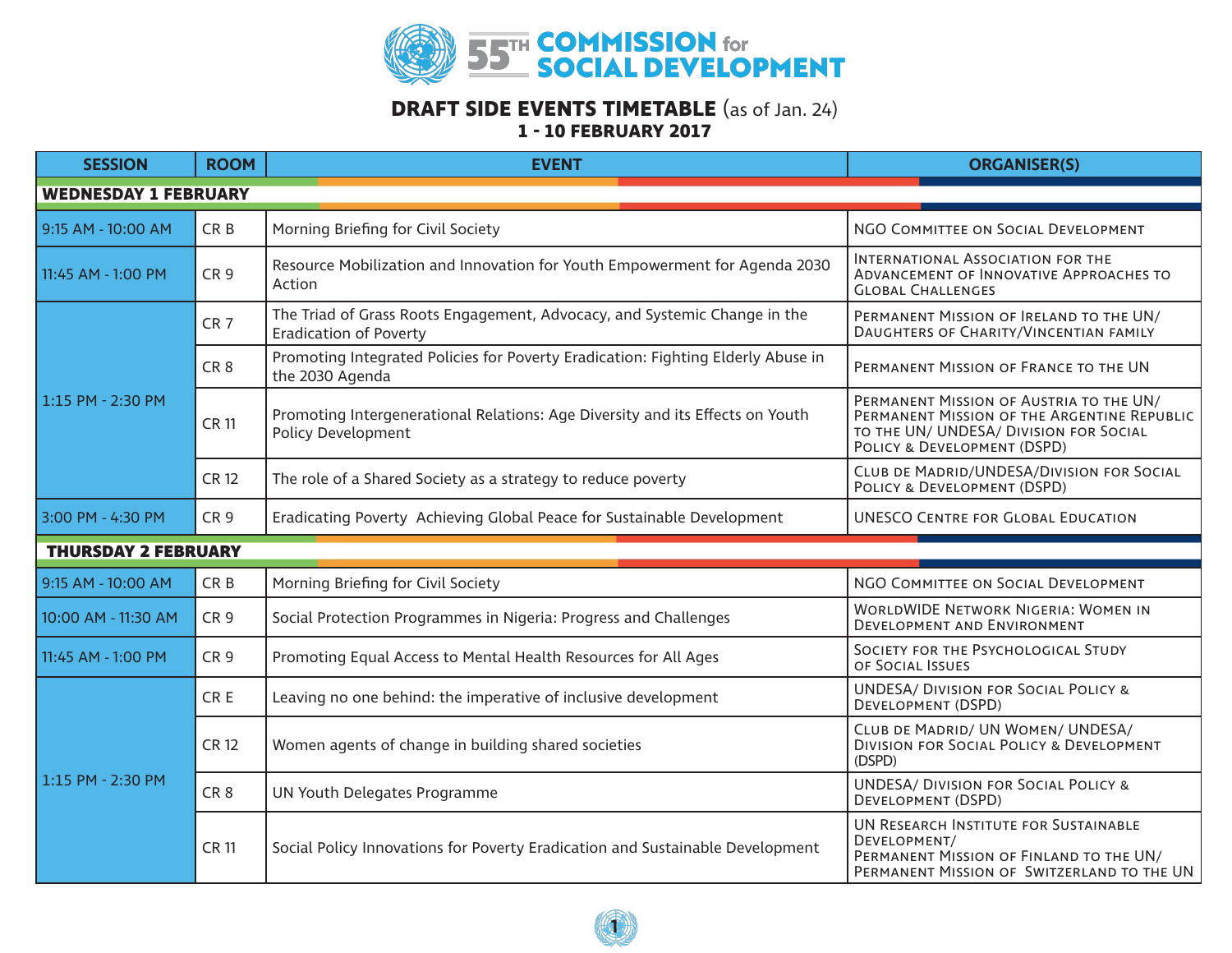

| <b>SESSION</b>           | <b>ROOM</b>     | <b>EVENT</b>                                                                                                                                       | <b>ORGANISER(S)</b>                                                                                                                                                                                               |  |  |
|--------------------------|-----------------|----------------------------------------------------------------------------------------------------------------------------------------------------|-------------------------------------------------------------------------------------------------------------------------------------------------------------------------------------------------------------------|--|--|
| <b>FRIDAY 3 FEBRUARY</b> |                 |                                                                                                                                                    |                                                                                                                                                                                                                   |  |  |
| 9:15 AM - 10:00 AM       | CR <sub>B</sub> | Morning Briefing for Civil Society                                                                                                                 | NGO COMMITTEE ON SOCIAL DEVELOPMENT                                                                                                                                                                               |  |  |
| 10:00 AM - 11:30AM       | CR <sub>9</sub> | Rising Generations: Youth as Drivers of Prospering Communities                                                                                     | <b>BAHA'I INTERNATIONAL COMMUNITY</b>                                                                                                                                                                             |  |  |
| 11:45 AM - 1:00 PM       | CR <sub>9</sub> | Education for Global Citizenship in Eradicating Poverty: A Crowdsourced<br>Conversation                                                            | <b>INSTITUTE OF THE BLESSED VIRGIN MARY -</b><br><b>LORETO GENERALATE</b>                                                                                                                                         |  |  |
| 1:15 PM - 2:30 PM        | CR <sub>9</sub> | The role of civil society in strengthening social policy frameworks for<br>poverty eradication                                                     | <b>UNDESA/ DIVISION FOR SOCIAL POLICY &amp; DEVELOPMENT</b><br>(DSPD)/ NGO COMMITEE ON SOCIAL DEVELOPMENT                                                                                                         |  |  |
|                          | <b>CR 12</b>    | Combating inequalities to end poverty                                                                                                              | UNESCO-MOST/ UNDESA/<br><b>DIVISION FOR SOCIAL POLICY &amp; DEVELOPMENT (DSPD)</b>                                                                                                                                |  |  |
|                          | CR <sub>6</sub> | Eradicating Poverty as a Human Right for Older Persons                                                                                             | PERMANENT MISSION OF ARGENTINA TO THE UN                                                                                                                                                                          |  |  |
|                          | CR <sub>7</sub> | Using Legal Mechanisms to Assist in Poverty Eradication                                                                                            | INTERNATIONAL FEDERATION OF WOMEN IN LEGAL<br><b>CAREERS</b>                                                                                                                                                      |  |  |
|                          | <b>CR 11</b>    | Financing social protection floors: work of the Inter-agency Task Force on<br>Financing for Development                                            | INTERNATIONAL LABOUR ORGANIZATION/UNDESA/<br>FINANCING FOR DEVELOPMENT OFFICE                                                                                                                                     |  |  |
| 3:00 PM - 4:30 PM        | CR <sub>9</sub> | Technologies, methods and ways of sustainable development<br>management. Theory and Practice                                                       | SAIL OF HOPE: RUSSIAN SOLUTIONS FOR THE WORLD                                                                                                                                                                     |  |  |
| 4:45 PM - 6:00 PM        | CR <sub>9</sub> | Yoga's impact on poverty eradication, sustainable living and social<br>inclusion                                                                   | BRAHMA KUMARIS WORLD SPIRITUAL UNIVERSITY/<br>INTERNATIONAL FEDERATION OF WOMEN IN LEGAL<br><b>CAREERS</b>                                                                                                        |  |  |
| <b>MONDAY 6 FEBRUARY</b> |                 |                                                                                                                                                    |                                                                                                                                                                                                                   |  |  |
| 10:00 AM - 11:30 AM      | CR E            | 10 Solutions to Poverty You May Be Ignoring                                                                                                        | <b>MEMORY TREES</b>                                                                                                                                                                                               |  |  |
| 11:45 AM - 1:00 PM       | CR E            | Global Citizenship for Social Development: Universal Curriculum Design and<br>ICT-Facilitated Intercultural Learning Environments for All Students | NGO COMMITTEE FOR EDUCATION, LEARNING AND<br>LITERACY                                                                                                                                                             |  |  |
| 1:15 PM - 2:30 PM        | <b>CR 12</b>    | Inclusive cities for sustainable families                                                                                                          | INTERNATIONAL FEDERATION FOR FAMILY<br>DEVELOPMENT/ UNDESA/ DIVISION FOR SOCIAL<br>POLICY & DEVELOPMENT (DSPD)                                                                                                    |  |  |
|                          | <b>CR 5</b>     | Thinking long-term: Making poverty eradication and environmental<br>protection mutually supportive                                                 | INTERNATIONAL COUNCIL ON SOCIAL WELFARE/<br>PERMANENT MISSION OF FINALND TO THE UN/<br>INT'L ASSOCIATION OF SCHOOLS OF SOCIAL WORK/<br>UNITED NATIONS RESEARCH INSTITUTE FOR SOCIAL<br><b>DEVELOPMENT/ UNESCO</b> |  |  |
|                          | CR <sub>7</sub> | The Role of Strategic Partnership between Government and Civil Society<br>Organizations in achieving Agenda 2030 for Sustainable Development       | <b>WORLDWIDE NETWORK NIGERIA: WOMEN IN</b><br>DEVELOPMENT AND ENVIRONMENT/<br><b>AFRICAN YOUTH FOR TRANSPARENCY</b>                                                                                               |  |  |

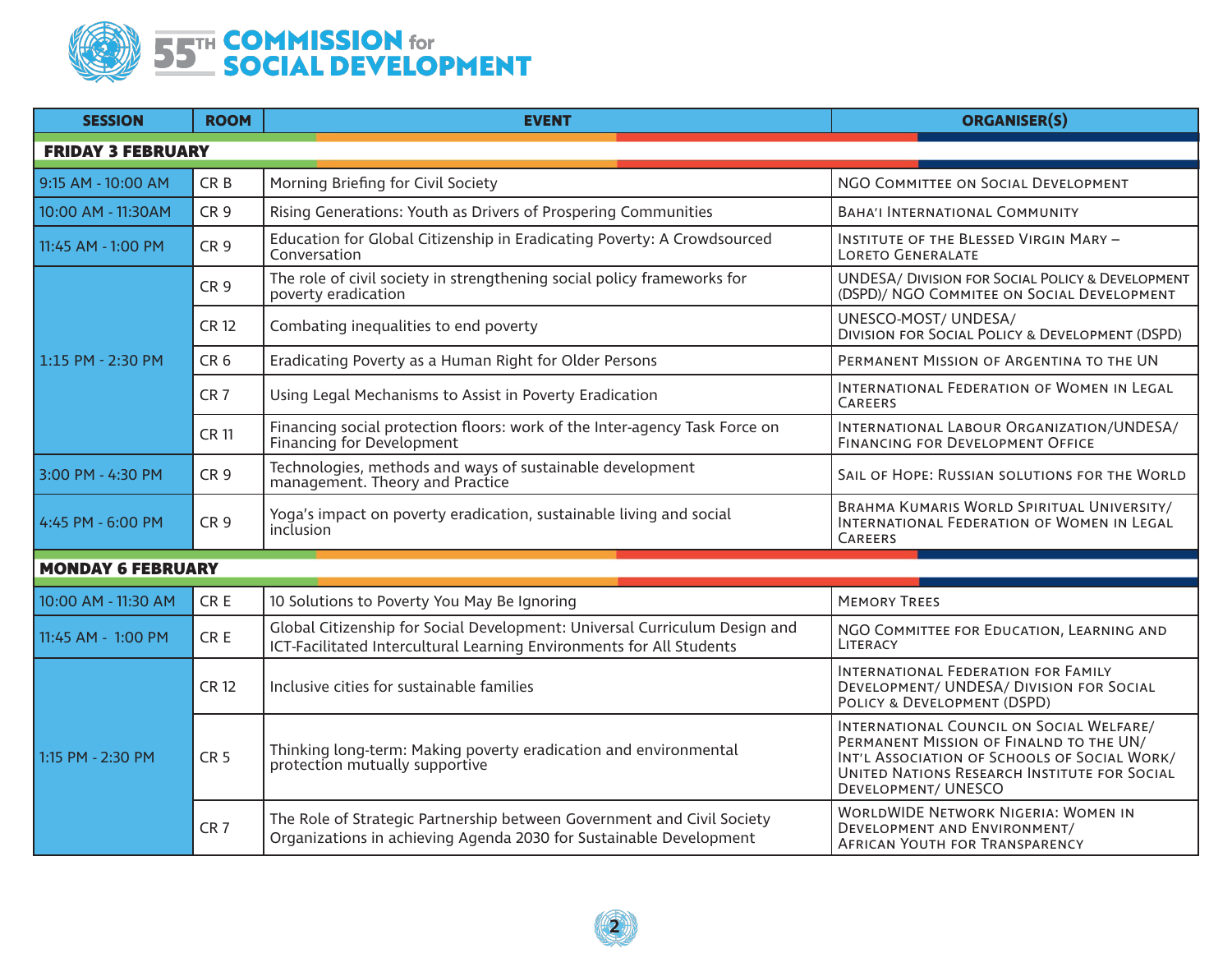

| <b>SESSION</b>              | <b>ROOM</b>     | <b>EVENT</b>                                                                                                                                                 | <b>ORANISER(S)</b>                                                                                                                                     |  |  |  |
|-----------------------------|-----------------|--------------------------------------------------------------------------------------------------------------------------------------------------------------|--------------------------------------------------------------------------------------------------------------------------------------------------------|--|--|--|
| 3:00 PM - 4:30 PM           | CR E            | Poverty Eradication through Education with Special Reference to Indigenous<br>People                                                                         | <b>KALINGA INSTITUTE OF SOCIAL SCIENCES</b>                                                                                                            |  |  |  |
| 4:45 PM - 6:00 PM           | CR E            | The Family: A Cornerstone for Poverty & Social Protection Policies                                                                                           | PERMANENT MISSION OF QATAR TO THE UN                                                                                                                   |  |  |  |
| <b>TUESDAY 7 FEBRUARY</b>   |                 |                                                                                                                                                              |                                                                                                                                                        |  |  |  |
| 10:00 AM - 11:30AM          | CR <sub>8</sub> | Improving the Online Participation of the General Public at United Nations<br>Events!                                                                        | INTERNATIONAL ASSOCIATION OF INDEPENDENT<br><b>JOURNALISTS</b>                                                                                         |  |  |  |
| 11:45 - 1:00 PM             | CR E            | Sustainable transport as strategy for the eradication of poverty with focus on<br>inland transport and employment generation to implement social development | BALTIC SEA FORUM/ UNDESA/ DIVISION FOR SOCIAL<br>POLICY & DEVELOPMENT (DSPD)                                                                           |  |  |  |
| 1:15 - 2:30 PM              | CR E            | Youth as a Tool for Poverty Eradication and Sustainable Development                                                                                          | INTERNATIONAL RELATIONS STUDENTS ASSOCIATION<br><b>MCGILL UNIVERSITY</b>                                                                               |  |  |  |
|                             | CR <sub>5</sub> | A Human Dignity and Faith Perspective on the Eradication of Poverty for the<br>Incarcerated Population of the World                                          | INTERNATIONAL PRISON CHAPLAINS' ASSOCIATION/<br><b>CURE INTERNATIONAL/</b><br>PERMANENT MISSION OF DENMARK TO THE UN                                   |  |  |  |
|                             | <b>CR 12</b>    | The promotion of mental health and wellbeing for youth as a strategy for social<br>integration and poverty eradication                                       | <b>UNDESA/ DIVISION FOR SOCIAL POLICY &amp; DEVELOPMENT</b><br>(DSPD)/ PERMANENT MISSION OF PALAU TO THE UN/<br>PERMANENT MISSION OF BELGIUM TO THE UN |  |  |  |
| 3:00 PM - 4:30 PM           | CR E            | Achieving Sustainable Development through Social and Political<br>Entrepreneurship: Voices of Global Youth Innovators                                        | <b>SUSTAINUS</b>                                                                                                                                       |  |  |  |
| <b>WEDNESDAY 8 FEBRUARY</b> |                 |                                                                                                                                                              |                                                                                                                                                        |  |  |  |
| 10:00 AM - 11:30AM          | CR <sub>E</sub> | Poverty Eradication through Multi-Stakeholder Collaboration and SDGs<br>Appropriation: The Case of Mexico                                                    | MAYAMA AC                                                                                                                                              |  |  |  |
| 11:45 - 1:00 PM             | CR E            | Implementing the Sustainable Development Goals: Ensuring No One is Left<br><b>Behind</b>                                                                     | NGO COMMITTEE ON SOCIAL DEVELOPMENT/<br><b>WORLDWIDE NETWORK NIGERIA</b>                                                                               |  |  |  |
| 1:15 - 2:30 PM              | CR E            | Eradicating Poverty through Education: Increasing Wealth through Sexual<br>Health                                                                            | CONCEPTS OF TRUTH, INC.                                                                                                                                |  |  |  |
|                             | <b>CR 12</b>    | The role of the media and the use of ICTs in promoting<br>strategies for the eradication of poverty                                                          | <b>UNDESA/ DIVISION FOR SOCIAL POLICY &amp;</b><br>DEVELOPMENT (DSPD)                                                                                  |  |  |  |
|                             | CR <sub>7</sub> | Leaving no child behind: Promoting youth inclusion<br>through quality education for all                                                                      | INTERNATIONAL FEDERATION FOR FAMILY DEVELOPMENT/<br>PERMANENT MISSION OF QATAR TO THE UN                                                               |  |  |  |
|                             | CR <sub>8</sub> | Leave No One Behind: The Wresinski Approach, 60 Years of Experience                                                                                          | PERMANENT MISSION OF FRANCE TO THE UN/<br><b>ATD FOURTH WORLD</b>                                                                                      |  |  |  |
| 3:00 PM - 4:30 PM           | CR E            | Early Parenting and Early Childhood Care and Education to address the<br>inter-generational dimension of Poverty: The CEPPs Global Initiative                | <b>MAKE MOTHERS MATTER</b>                                                                                                                             |  |  |  |